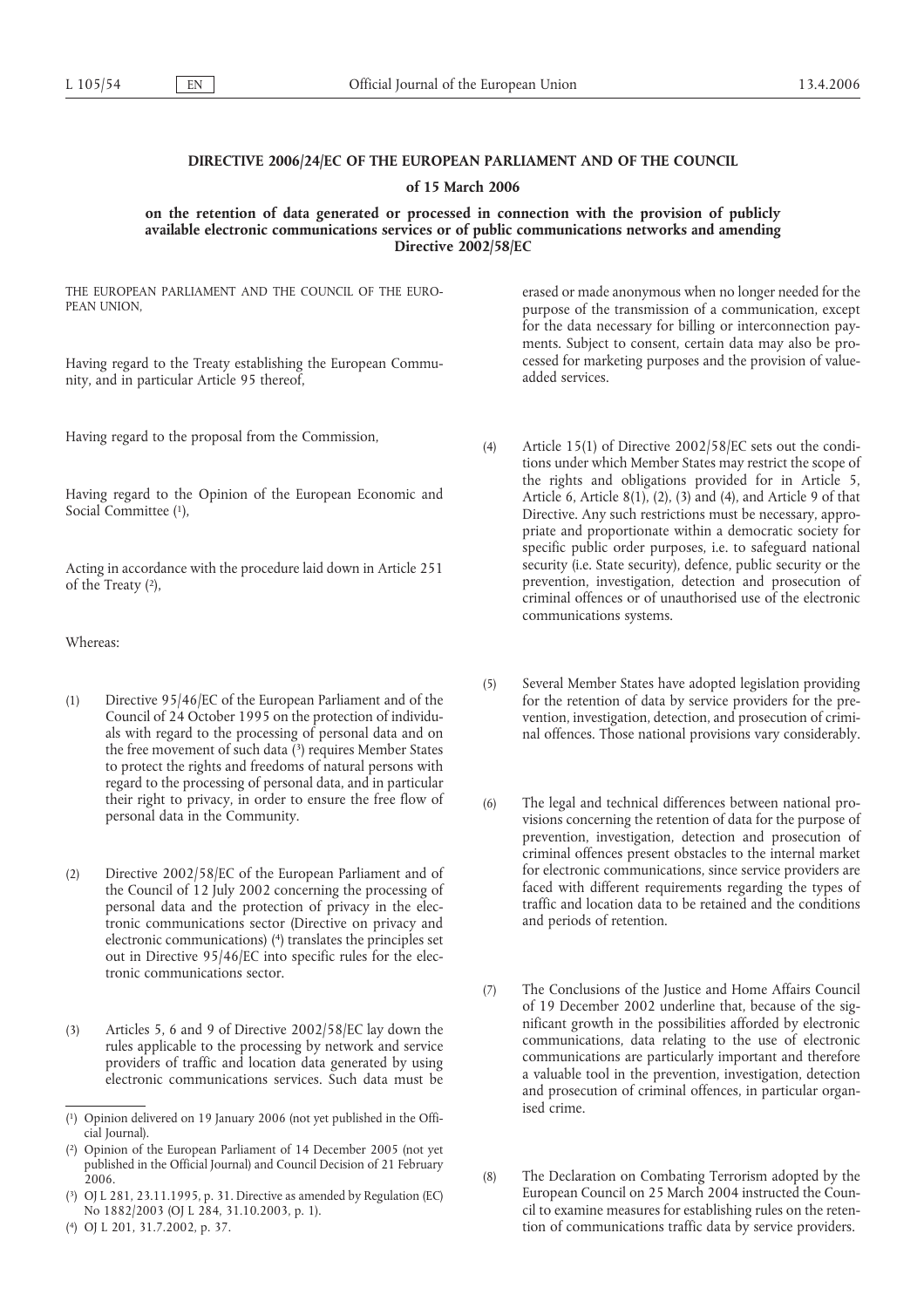- (9) Under Article 8 of the European Convention for the Protection of Human Rights and Fundamental Freedoms (ECHR), everyone has the right to respect for his private life and his correspondence. Public authorities may interfere with the exercise of that right only in accordance with the law and where necessary in a democratic society, *inter alia*, in the interests of national security or public safety, for the prevention of disorder or crime, or for the protection of the rights and freedoms of others. Because retention of data has proved to be such a necessary and effective investigative tool for law enforcement in several Member States, and in particular concerning serious matters such as organised crime and terrorism, it is necessary to ensure that retained data are made available to law enforcement authorities for a certain period, subject to the conditions provided for in this Directive. The adoption of an instrument on data retention that complies with the requirements of Article 8 of the ECHR is therefore a necessary measure.
- (10) On 13 July 2005, the Council reaffirmed in its declaration condemning the terrorist attacks on London the need to adopt common measures on the retention of telecommunications data as soon as possible.
- (11) Given the importance of traffic and location data for the investigation, detection, and prosecution of criminal offences, as demonstrated by research and the practical experience of several Member States, there is a need to ensure at European level that data that are generated or processed, in the course of the supply of communications services, by providers of publicly available electronic communications services or of a public communications network are retained for a certain period, subject to the conditions provided for in this Directive.
- (12) Article 15(1) of Directive 2002/58/EC continues to apply to data, including data relating to unsuccessful call attempts, the retention of which is not specifically required under this Directive and which therefore fall outside the scope thereof, and to retention for purposes, including judicial purposes, other than those covered by this Directive.
- (13) This Directive relates only to data generated or processed as a consequence of a communication or a communication service and does not relate to data that are the content of the information communicated. Data should be retained in such a way as to avoid their being retained more than once. Data generated or processed when supplying the communications services concerned refers to data which are accessible. In particular, as regards the retention of data relating to Internet e-mail and Internet telephony, the obligation to retain data may apply only in respect of data from the providers' or the network providers' own services.
- (14) Technologies relating to electronic communications are changing rapidly and the legitimate requirements of the competent authorities may evolve. In order to obtain advice and encourage the sharing of experience of best practice in these matters, the Commission intends to establish a group composed of Member States' law enforcement authorities, associations of the electronic communications industry, representatives of the European Parliament and data protection authorities, including the European Data Protection Supervisor.
- (15) Directive 95/46/EC and Directive 2002/58/EC are fully applicable to the data retained in accordance with this Directive. Article 30(1)(c) of Directive 95/46/EC requires the consultation of the Working Party on the Protection of Individuals with regard to the Processing of Personal Data established under Article 29 of that Directive.
- (16) The obligations incumbent on service providers concerning measures to ensure data quality, which derive from Article 6 of Directive 95/46/EC, and their obligations concerning measures to ensure confidentiality and security of processing of data, which derive from Articles 16 and 17 of that Directive, apply in full to data being retained within the meaning of this Directive.
- (17) It is essential that Member States adopt legislative measures to ensure that data retained under this Directive are provided to the competent national authorities only in accordance with national legislation in full respect of the fundamental rights of the persons concerned.
- (18) In this context, Article 24 of Directive 95/46/EC imposes an obligation on Member States to lay down sanctions for infringements of the provisions adopted pursuant to that Directive. Article 15(2) of Directive 2002/58/EC imposes the same requirement in relation to national provisions adopted pursuant to Directive 2002/58/EC. Council Framework Decision 2005/222/JHA of 24 February 2005 on attacks against information systems (1) provides that the intentional illegal access to information systems, including to data retained therein, is to be made punishable as a criminal offence.
- (19) The right of any person who has suffered damage as a result of an unlawful processing operation or of any act incompatible with national provisions adopted pursuant to Directive 95/46/EC to receive compensation, which derives from Article 23 of that Directive, applies also in relation to the unlawful processing of any personal data pursuant to this Directive.

<sup>(</sup> 1) OJ L 69, 16.3.2005, p. 67.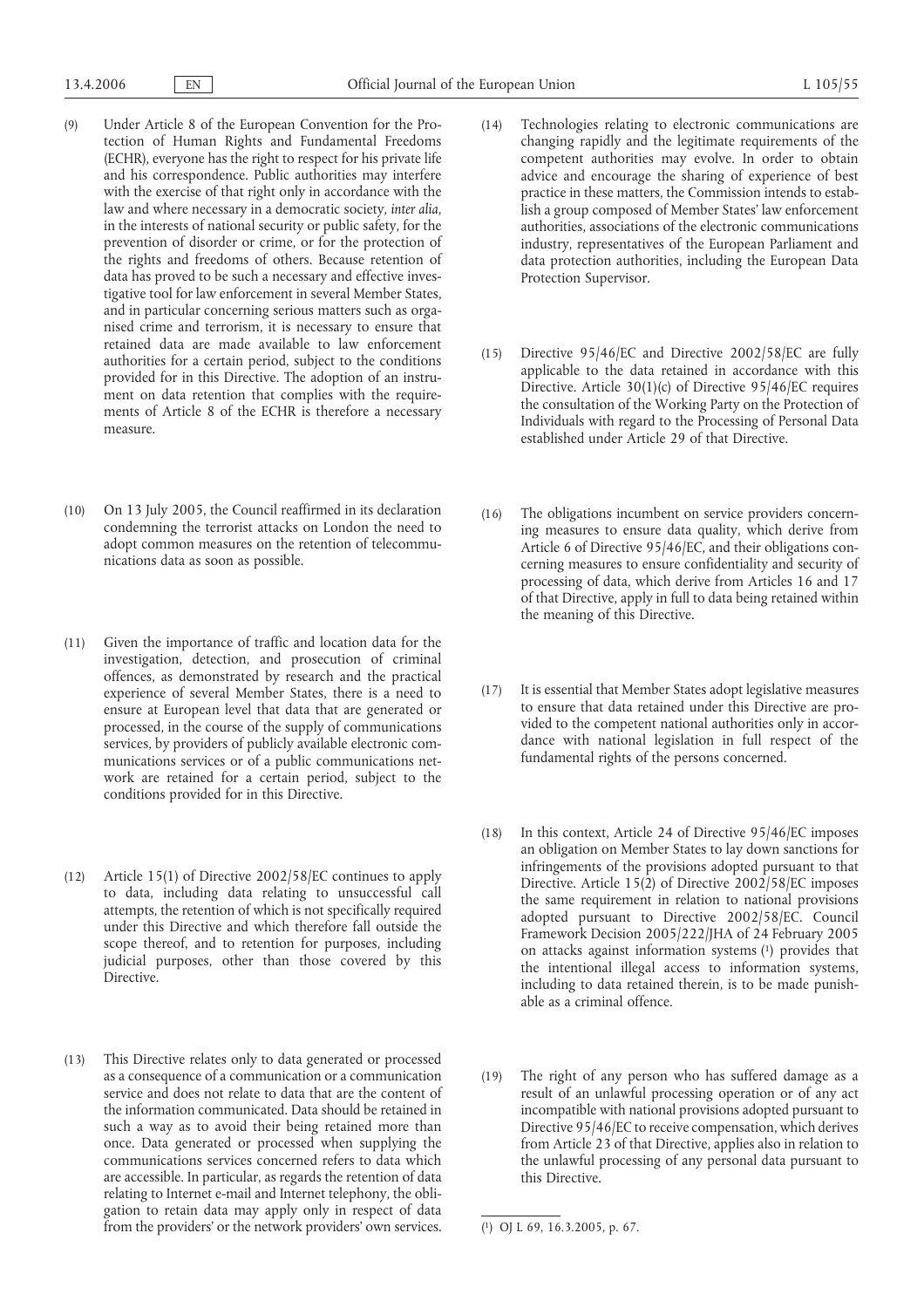- (20) The 2001 Council of Europe Convention on Cybercrime and the 1981 Council of Europe Convention for the Protection of Individuals with Regard to Automatic Processing of Personal Data also cover data being retained within the meaning of this Directive.
- (21) Since the objectives of this Directive, namely to harmonise the obligations on providers to retain certain data and to ensure that those data are available for the purpose of the investigation, detection and prosecution of serious crime, as defined by each Member State in its national law, cannot be sufficiently achieved by the Member States and can therefore, by reason of the scale and effects of this Directive, be better achieved at Community level, the Community may adopt measures, in accordance with the principle of subsidiarity as set out in Article 5 of the Treaty. In accordance with the principle of proportionality, as set out in that Article, this Directive does not go beyond what is necessary in order to achieve those objectives.
- (22) This Directive respects the fundamental rights and observes the principles recognised, in particular, by the Charter of Fundamental Rights of the European Union. In particular, this Directive, together with Directive 2002/58/EC, seeks to ensure full compliance with citizens' fundamental rights to respect for private life and communications and to the protection of their personal data, as enshrined in Articles 7 and 8 of the Charter.
- (23) Given that the obligations on providers of electronic communications services should be proportionate, this Directive requires that they retain only such data as are generated or processed in the process of supplying their communications services. To the extent that such data are not generated or processed by those providers, there is no obligation to retain them. This Directive is not intended to harmonise the technology for retaining data, the choice of which is a matter to be resolved at national level.
- (24) In accordance with paragraph 34 of the Interinstitutional agreement on better law-making (1), Member States are encouraged to draw up, for themselves and in the interests of the Community, their own tables illustrating, as far as possible, the correlation between this Directive and the transposition measures, and to make them public.
- (25) This Directive is without prejudice to the power of Member States to adopt legislative measures concerning the right of access to, and use of, data by national authorities, as designated by them. Issues of access to data retained pursuant to this Directive by national authorities for such activities as are referred to in the first indent of Article 3(2) of Directive 95/46/EC fall outside the scope of Community

law. However, they may be subject to national law or action pursuant to Title VI of the Treaty on European Union. Such laws or action must fully respect fundamental rights as they result from the common constitutional traditions of the Member States and as guaranteed by the ECHR. Under Article 8 of the ECHR, as interpreted by the European Court of Human Rights, interference by public authorities with privacy rights must meet the requirements of necessity and proportionality and must therefore serve specified, explicit and legitimate purposes and be exercised in a manner that is adequate, relevant and not excessive in relation to the purpose of the interference,

HAVE ADOPTED THIS DIRECTIVE:

### *Article 1*

### **Subject matter and scope**

1. This Directive aims to harmonise Member States' provisions concerning the obligations of the providers of publicly available electronic communications services or of public communications networks with respect to the retention of certain data which are generated or processed by them, in order to ensure that the data are available for the purpose of the investigation, detection and prosecution of serious crime, as defined by each Member State in its national law.

This Directive shall apply to traffic and location data on both legal entities and natural persons and to the related data necessary to identify the subscriber or registered user. It shall not apply to the content of electronic communications, including information consulted using an electronic communications network.

# *Article 2*

# **Definitions**

For the purpose of this Directive, the definitions in Directive 95/46/EC, in Directive 2002/21/EC of the European Parliament and of the Council of 7 March 2002 on a common regulatory framework for electronic communications networks and services (Framework Directive)  $(2)$ , and in Directive 2002/58/EC shall apply.

- 2. For the purpose of this Directive:
- (a) 'data' means traffic data and location data and the related data necessary to identify the subscriber or user;

<sup>2)</sup> OJ L 108, 24.4.2002, p. 33.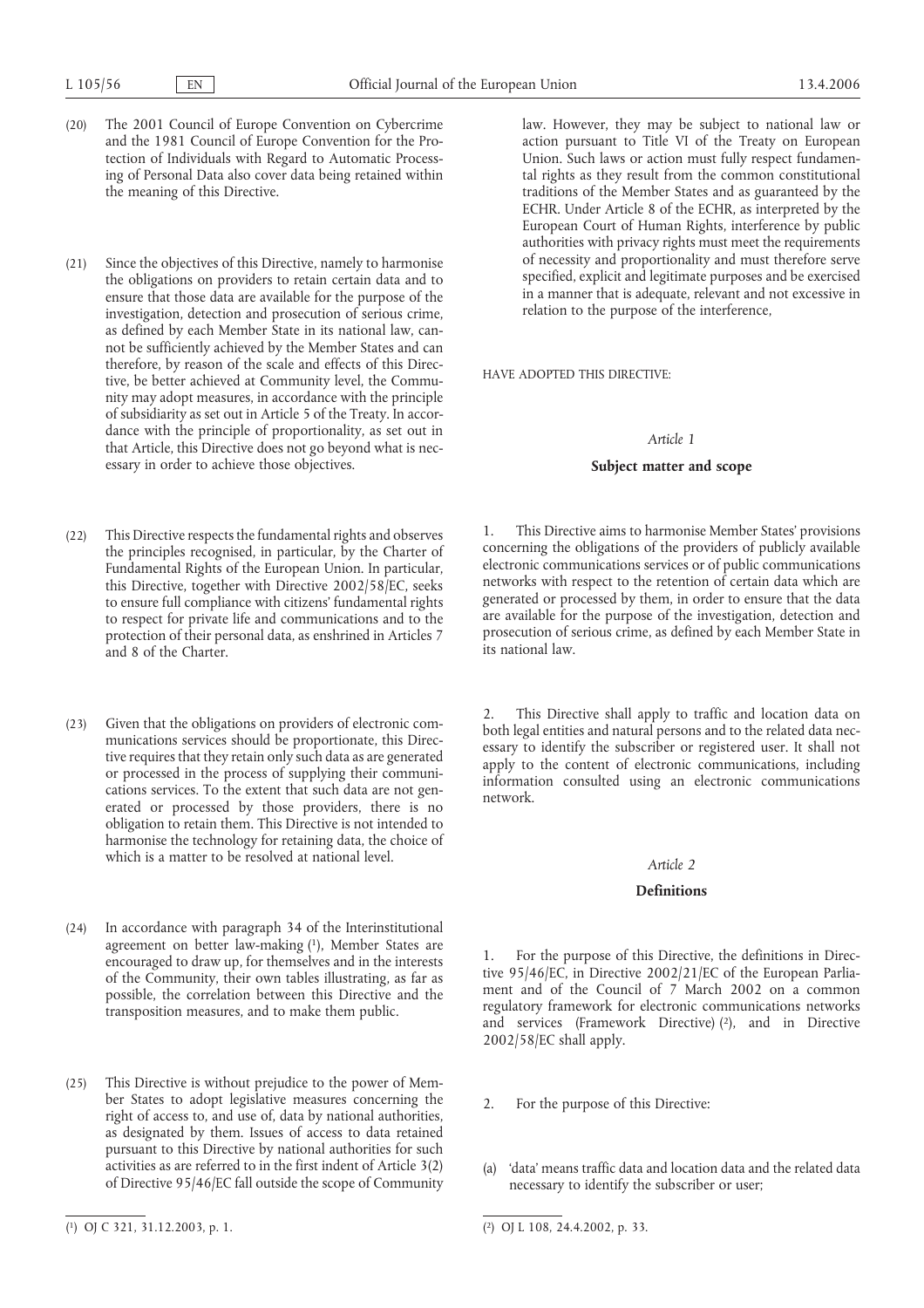- (b) 'user' means any legal entity or natural person using a publicly available electronic communications service, for private or business purposes, without necessarily having subscribed to that service;
- (c) 'telephone service' means calls (including voice, voicemail and conference and data calls), supplementary services (including call forwarding and call transfer) and messaging and multi-media services (including short message services, enhanced media services and multi-media services);
- (d) 'user ID' means a unique identifier allocated to persons when they subscribe to or register with an Internet access service or Internet communications service;
- (e) 'cell ID' means the identity of the cell from which a mobile telephony call originated or in which it terminated;
- (f) 'unsuccessful call attempt' means a communication where a telephone call has been successfully connected but not answered or there has been a network management intervention.

#### *Article 3*

#### **Obligation to retain data**

1. By way of derogation from Articles 5, 6 and 9 of Directive 2002/58/EC, Member States shall adopt measures to ensure that the data specified in Article 5 of this Directive are retained in accordance with the provisions thereof, to the extent that those data are generated or processed by providers of publicly available electronic communications services or of a public communications network within their jurisdiction in the process of supplying the communications services concerned.

2. The obligation to retain data provided for in paragraph 1 shall include the retention of the data specified in Article 5 relating to unsuccessful call attempts where those data are generated or processed, and stored (as regards telephony data) or logged (as regards Internet data), by providers of publicly available electronic communications services or of a public communications network within the jurisdiction of the Member State concerned in the process of supplying the communication services concerned. This Directive shall not require data relating to unconnected calls to be retained.

#### *Article 4*

# **Access to data**

Member States shall adopt measures to ensure that data retained in accordance with this Directive are provided only to the competent national authorities in specific cases and in accordance with national law. The procedures to be followed and the conditions to be fulfilled in order to gain access to retained data in accordance with necessity and proportionality requirements shall be defined by each Member State in its national law, subject to the relevant provisions of European Union law or public international law, and in particular the ECHR as interpreted by the European Court of Human Rights.

#### *Article 5*

## **Categories of data to be retained**

1. Member States shall ensure that the following categories of data are retained under this Directive:

- (a) data necessary to trace and identify the source of a communication:
	- (1) concerning fixed network telephony and mobile telephony:
		- (i) the calling telephone number;
		- (ii) the name and address of the subscriber or registered user;
	- (2) concerning Internet access, Internet e-mail and Internet telephony:
		- (i) the user ID(s) allocated;
		- (ii) the user ID and telephone number allocated to any communication entering the public telephone network;
		- (iii) the name and address of the subscriber or registered user to whom an Internet Protocol (IP) address, user ID or telephone number was allocated at the time of the communication;
- (b) data necessary to identify the destination of a communication:
	- (1) concerning fixed network telephony and mobile telephony:
		- (i) the number(s) dialled (the telephone number(s) called), and, in cases involving supplementary services such as call forwarding or call transfer, the number or numbers to which the call is routed;
		- (ii) the name(s) and address(es) of the subscriber(s) or registered user(s);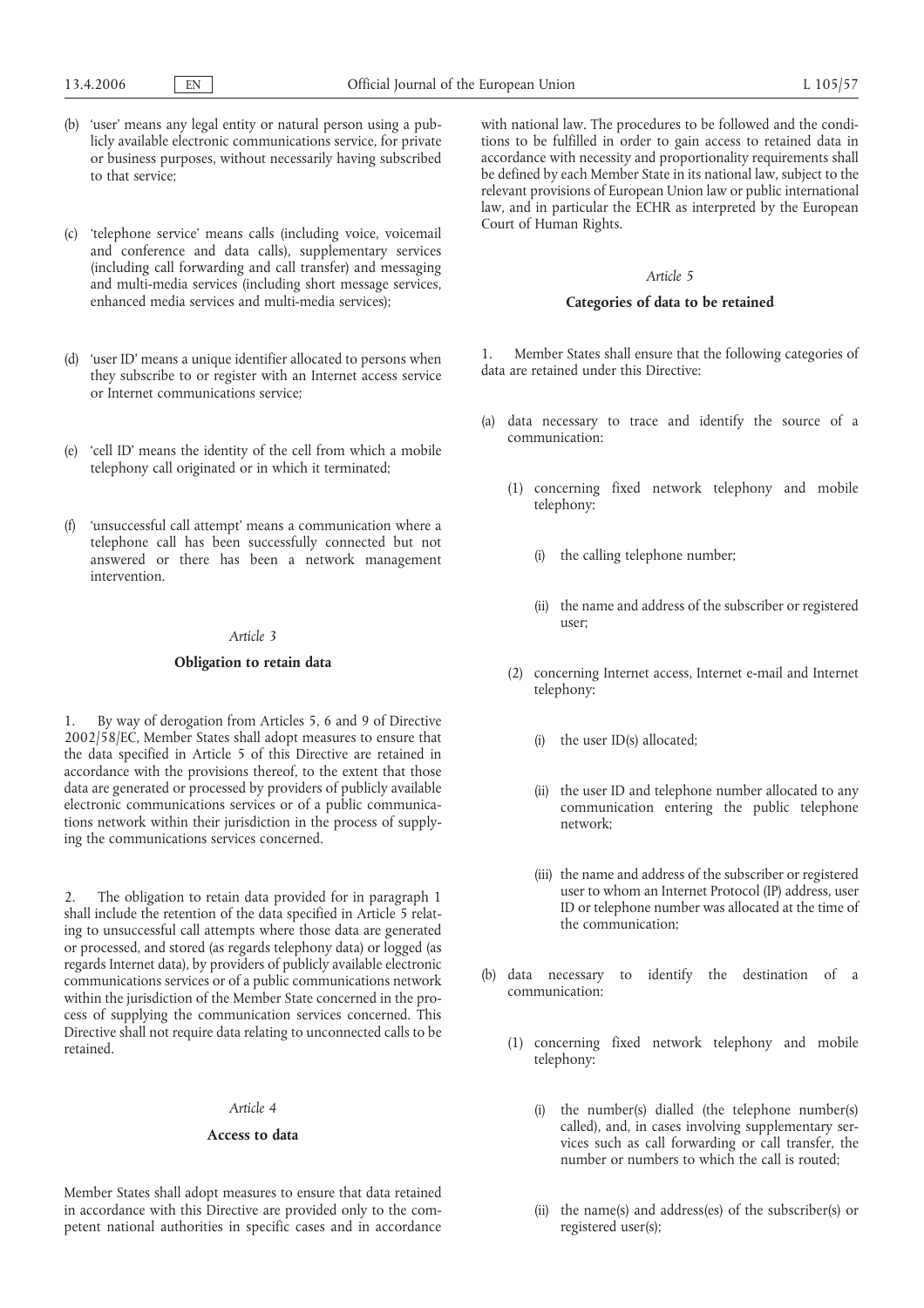- (2) concerning Internet e-mail and Internet telephony:
	- (i) the user ID or telephone number of the intended recipient(s) of an Internet telephony call;
	- (ii) the name(s) and address(es) of the subscriber(s) or registered user(s) and user ID of the intended recipient of the communication;
- (c) data necessary to identify the date, time and duration of a communication:
	- (1) concerning fixed network telephony and mobile telephony, the date and time of the start and end of the communication;
	- (2) concerning Internet access, Internet e-mail and Internet telephony:
		- (i) the date and time of the log-in and log-off of the Internet access service, based on a certain time zone, together with the IP address, whether dynamic or static, allocated by the Internet access service provider to a communication, and the user ID of the subscriber or registered user;
		- (ii) the date and time of the log-in and log-off of the Internet e-mail service or Internet telephony service, based on a certain time zone;
- (d) data necessary to identify the type of communication:
	- (1) concerning fixed network telephony and mobile telephony: the telephone service used;
	- (2) concerning Internet e-mail and Internet telephony: the Internet service used;
- (e) data necessary to identify users' communication equipment or what purports to be their equipment:
	- (1) concerning fixed network telephony, the calling and called telephone numbers;
	- (2) concerning mobile telephony:
		- (i) the calling and called telephone numbers;
		- (ii) the International Mobile Subscriber Identity (IMSI) of the calling party;
		- (iii) the International Mobile Equipment Identity (IMEI) of the calling party;
- (iv) the IMSI of the called party;
- (v) the IMEI of the called party;
- (vi) in the case of pre-paid anonymous services, the date and time of the initial activation of the service and the location label (Cell ID) from which the service was activated;
- (3) concerning Internet access, Internet e-mail and Internet telephony:
	- (i) the calling telephone number for dial-up access;
	- (ii) the digital subscriber line (DSL) or other end point of the originator of the communication;
- (f) data necessary to identify the location of mobile communication equipment:
	- (1) the location label (Cell ID) at the start of the communication;
	- (2) data identifying the geographic location of cells by reference to their location labels (Cell ID) during the period for which communications data are retained.

2. No data revealing the content of the communication may be retained pursuant to this Directive.

# *Article 6*

## **Periods of retention**

Member States shall ensure that the categories of data specified in Article 5 are retained for periods of not less than six months and not more than two years from the date of the communication.

# *Article 7*

## **Data protection and data security**

Without prejudice to the provisions adopted pursuant to Directive 95/46/EC and Directive 2002/58/EC, each Member State shall ensure that providers of publicly available electronic communications services or of a public communications network respect, as a minimum, the following data security principles with respect to data retained in accordance with this Directive:

(a) the retained data shall be of the same quality and subject to the same security and protection as those data on the network;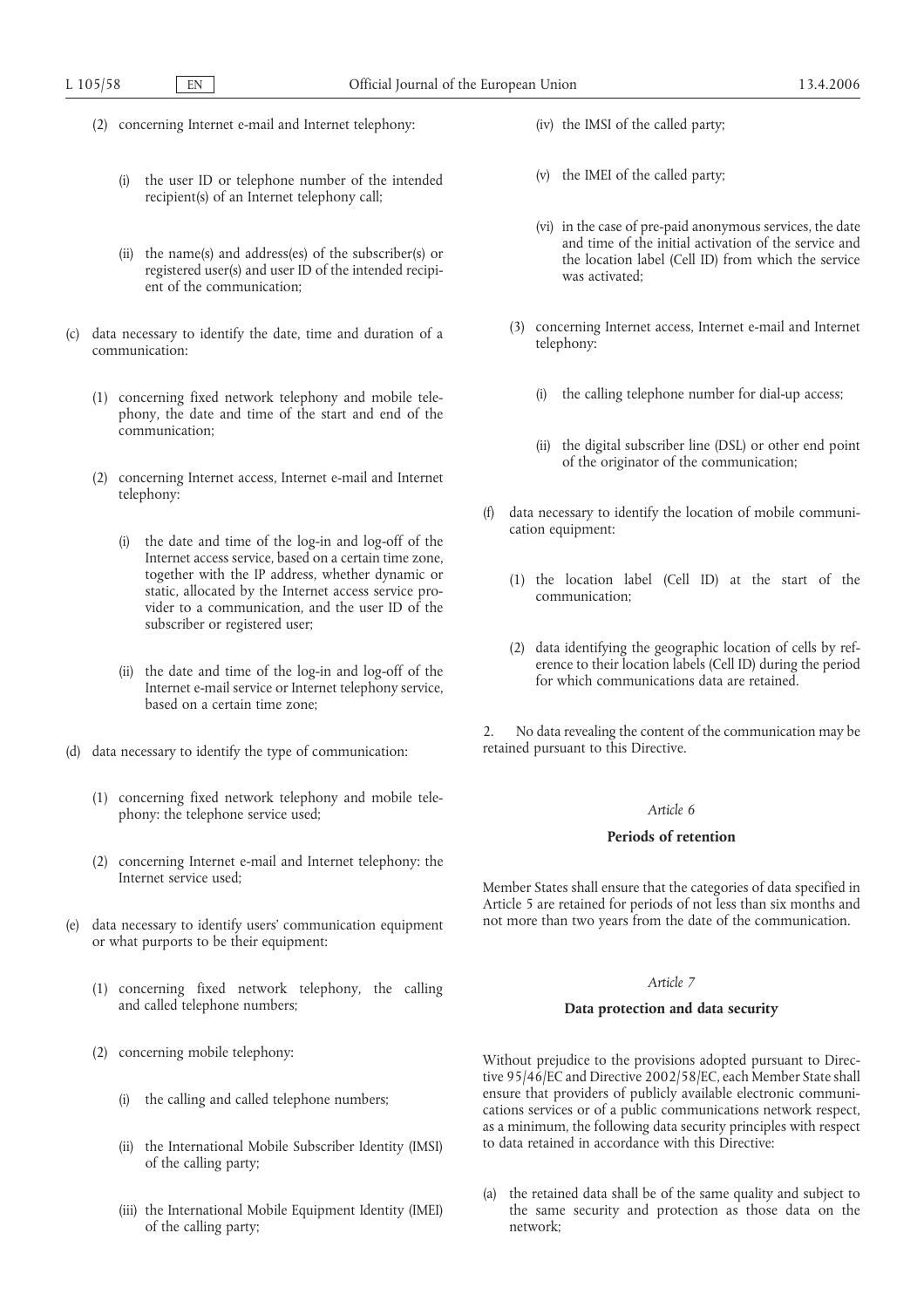- (b) the data shall be subject to appropriate technical and organisational measures to protect the data against accidental or unlawful destruction, accidental loss or alteration, or unauthorised or unlawful storage, processing, access or disclosure;
- (c) the data shall be subject to appropriate technical and organisational measures to ensure that they can be accessed by specially authorised personnel only;

and

(d) the data, except those that have been accessed and preserved, shall be destroyed at the end of the period of retention.

## *Article 8*

#### **Storage requirements for retained data**

Member States shall ensure that the data specified in Article 5 are retained in accordance with this Directive in such a way that the data retained and any other necessary information relating to such data can be transmitted upon request to the competent authorities without undue delay.

#### *Article 9*

#### **Supervisory authority**

1. Each Member State shall designate one or more public authorities to be responsible for monitoring the application within its territory of the provisions adopted by the Member States pursuant to Article  $\overline{7}$  regarding the security of the stored data. Those authorities may be the same authorities as those referred to in Article 28 of Directive 95/46/EC.

2. The authorities referred to in paragraph 1 shall act with complete independence in carrying out the monitoring referred to in that paragraph.

#### *Article 10*

### **Statistics**

1. Member States shall ensure that the Commission is provided on a yearly basis with statistics on the retention of data generated or processed in connection with the provision of publicly available electronic communications services or a public communications network. Such statistics shall include:

- the cases in which information was provided to the competent authorities in accordance with applicable national law,
- the time elapsed between the date on which the data were retained and the date on which the competent authority requested the transmission of the data,
- the cases where requests for data could not be met.
- 2. Such statistics shall not contain personal data.

#### *Article 11*

## **Amendment of Directive 2002/58/EC**

The following paragraph shall be inserted in Article 15 of Directive 2002/58/EC:

'1a. Paragraph 1 shall not apply to data specifically required by Directive 2006/24/EC of the European Parliament and of the Council of 15 March 2006 on the retention of data generated or processed in connection with the provision of publicly available electronic communications services or of public communications networks (\* ) to be retained for the purposes referred to in Article 1(1) of that Directive.

( \* ) OJ L 105, 13.4.2006, p. 54.'

#### *Aricle 12*

#### **Future measures**

1. A Member State facing particular circumstances that warrant an extension for a limited period of the maximum retention period referred to in Article 6 may take the necessary measures. That Member State shall immediately notify the Commission and inform the other Member States of the measures taken under this Article and shall state the grounds for introducing them.

The Commission shall, within a period of six months after the notification referred to in paragraph 1, approve or reject the national measures concerned, after having examined whether they are a means of arbitrary discrimination or a disguised restriction of trade between Member States and whether they constitute an obstacle to the functioning of the internal market. In the absence of a decision by the Commission within that period the national measures shall be deemed to have been approved.

3. Where, pursuant to paragraph 2, the national measures of a Member State derogating from the provisions of this Directive are approved, the Commission may consider whether to propose an amendment to this Directive.

## *Article 13*

## **Remedies, liability and penalties**

1. Each Member State shall take the necessary measures to ensure that the national measures implementing Chapter III of Directive 95/46/EC providing for judicial remedies, liability and sanctions are fully implemented with respect to the processing of data under this Directive.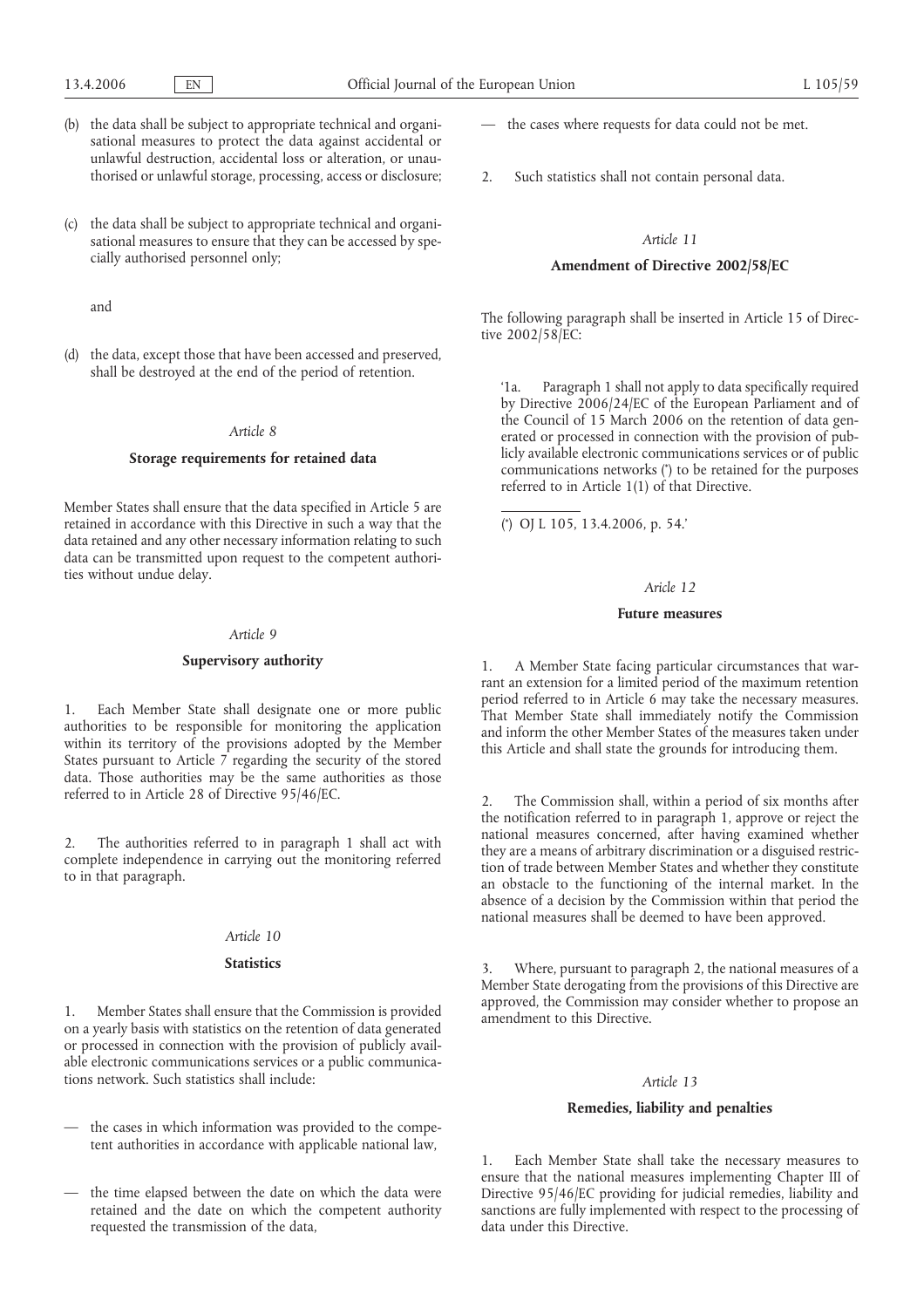2. Each Member State shall, in particular, take the necessary measures to ensure that any intentional access to, or transfer of, data retained in accordance with this Directive that is not permitted under national law adopted pursuant to this Directive is punishable by penalties, including administrative or criminal penalties, that are effective, proportionate and dissuasive.

#### *Article 14*

### **Evaluation**

No later than 15 September 2010, the Commission shall submit to the European Parliament and the Council an evaluation of the application of this Directive and its impact on economic operators and consumers, taking into account further developments in electronic communications technology and the statistics provided to the Commission pursuant to Article 10 with a view to determining whether it is necessary to amend the provisions of this Directive, in particular with regard to the list of data in Article 5 and the periods of retention provided for in Article 6. The results of the evaluation shall be made public.

2. To that end, the Commission shall examine all observations communicated to it by the Member States or by the Working Party established under Article 29 of Directive 95/46/EC.

# *Article 15*

#### **Transposition**

1. Member States shall bring into force the laws, regulations and administrative provisions necessary to comply with this Directive by no later than 15 September 2007. They shall forthwith inform the Commission thereof. When Member States adopt those measures, they shall contain a reference to this Directive or

shall be accompanied by such reference on the occasion of their official publication. The methods of making such reference shall be laid down by Member States.

2. Member States shall communicate to the Commission the text of the main provisions of national law which they adopt in the field covered by this Directive.

3. Until 15 March 2009, each Member State may postpone application of this Directive to the retention of communications data relating to Internet Access, Internet telephony and Internet e-mail. Any Member State that intends to make use of this paragraph shall, upon adoption of this Directive, notify the Council and the Commission to that effect by way of a declaration. The declaration shall be published in the *Official Journal of the European Union*.

#### *Article 16*

## **Entry into force**

This Directive shall enter into force on the twentieth day following that of its publication in the *Official Journal of the European Union*.

### *Article 17*

#### **Addressees**

This Directive is addressed to the Member States.

Done at Strasbourg, 15 March 2006.

*For the European Parliament The President* J. BORRELL FONTELLES

*For the Council The President* H. WINKLER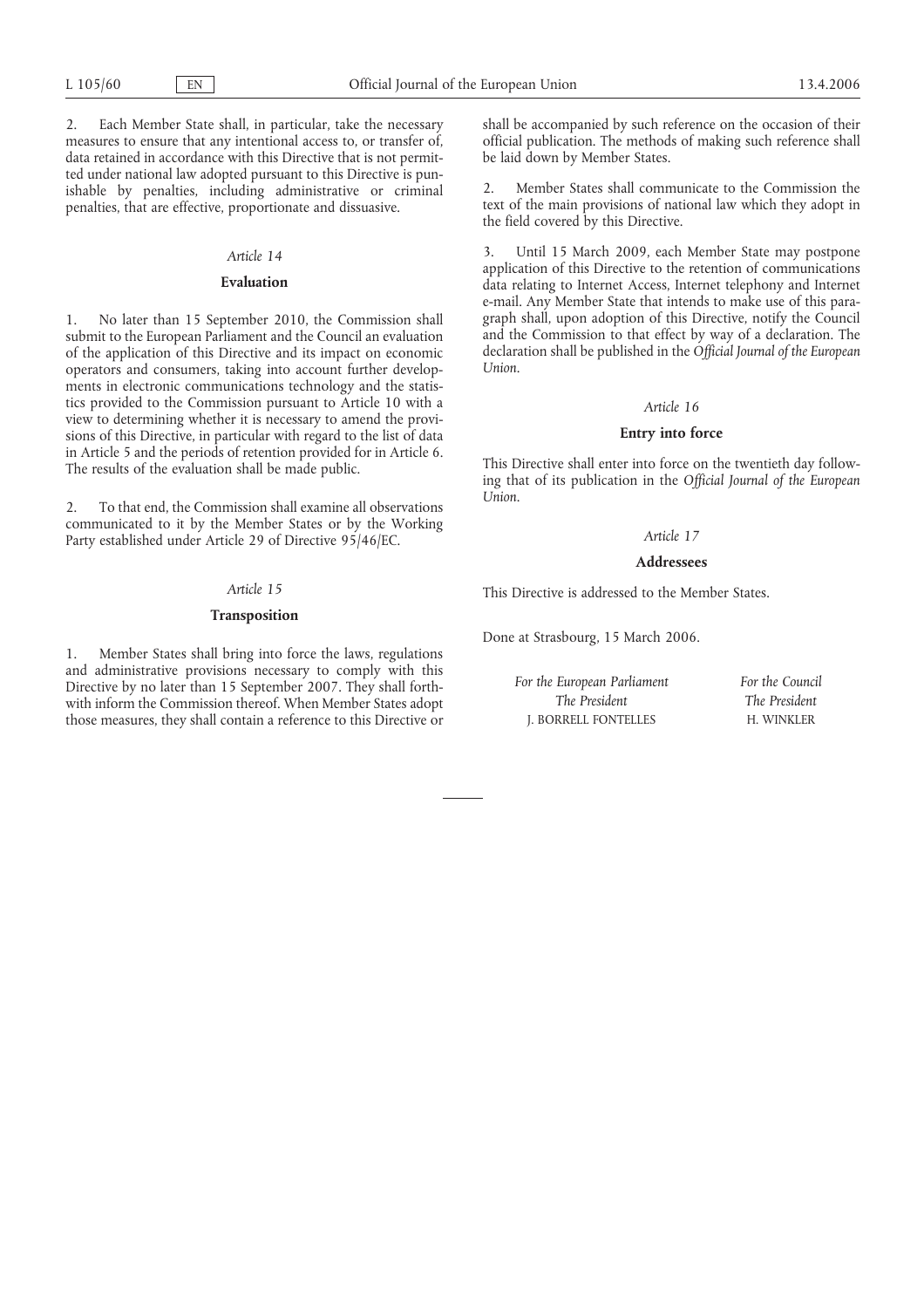## **Declaration by the Netherlands**

## **pursuant to Article 15(3) of Directive 2006/24/EC**

Regarding the Directive of the European Parliament and of the Council on the retention of data processed in connection with the provision of publicly available electronic communications services and amending Directive 2002/58/EC, the Netherlands will be making use of the option of postponing application of the Directive to the retention of communications data relating to Internet access, Internet telephony and Internet e-mail, for a period not exceeding 18 months following the date of entry into force of the Directive.

# **Declaration by Austria**

## **pursuant to Article 15(3) of Directive 2006/24/EC**

Austria declares that it will be postponing application of this Directive to the retention of communications data relating to Internet access, Internet telephony and Internet e-mail, for a period of 18 months following the date specified in Article 15(1).

### **Declaration by Estonia**

### **pursuant to Article 15(3) of Directive 2006/24/EC**

In accordance with Article 15(3) of the Directive of the European Parliament and of the Council on the retention of data generated or processed in connection with the provision of publicly available electronic communications services or of public communications networks and amending Directive 2002/58/EC, Estonia hereby states its intention to make use of use that paragraph and to postpone application of the Directive to retention of communications data relating to Internet access, Internet telephony and Internet e-mail until 36 months after the date of adoption of the Directive.

## **Declaration by the United Kingdom**

#### **pursuant to Article 15(3) of Directive 2006/24/EC**

The United Kingdom declares in accordance with Article 15(3) of the Directive on the retention of data generated or processed in connection with the provision of publicly available electronic communications services or of public communications networks and amending Directive 2002/58/EC that it will postpone application of that Directive to the retention of communications data relating to Internet access, Internet telephony and Internet e-mail.

## **Declaration by the Republic of Cyprus**

#### **pursuant to Article 15(3) of Directive 2006/24/EC**

The Republic of Cyprus declares that it is postponing application of the Directive in respect of the retention of communications data relating to Internet access, Internet telephony and Internet e-mail until the date fixed in Article 15(3).

### **Declaration by the Hellenic Republic**

#### **pursuant to Article 15(3) of Directive 2006/24/EC**

Greece declares that, pursuant to Article 15(3), it will postpone application of this Directive in respect of the retention of communications data relating to Internet access, Internet telephony and Internet e-mail until 18 months after expiry of the period provided for in Article 15(1).

# **Declaration by the Grand Duchy of Luxembourg**

### **pursuant to Article 15(3) of Directive 2006/24/EC**

Pursuant to Article 15(3) of the Directive of the European Parliament and of the Council on the retention of data generated or processed in connection with the provision of publicly available electronic communications services or of public communications networks and amending Directive 2002/58/EC, the Government of the Grand Duchy of Luxembourg declares that it intends to make use of Article 15(3) of the Directive in order to have the option of postponing application of the Directive to the retention of communications data relating to Internet access, Internet telephony and Internet e-mail.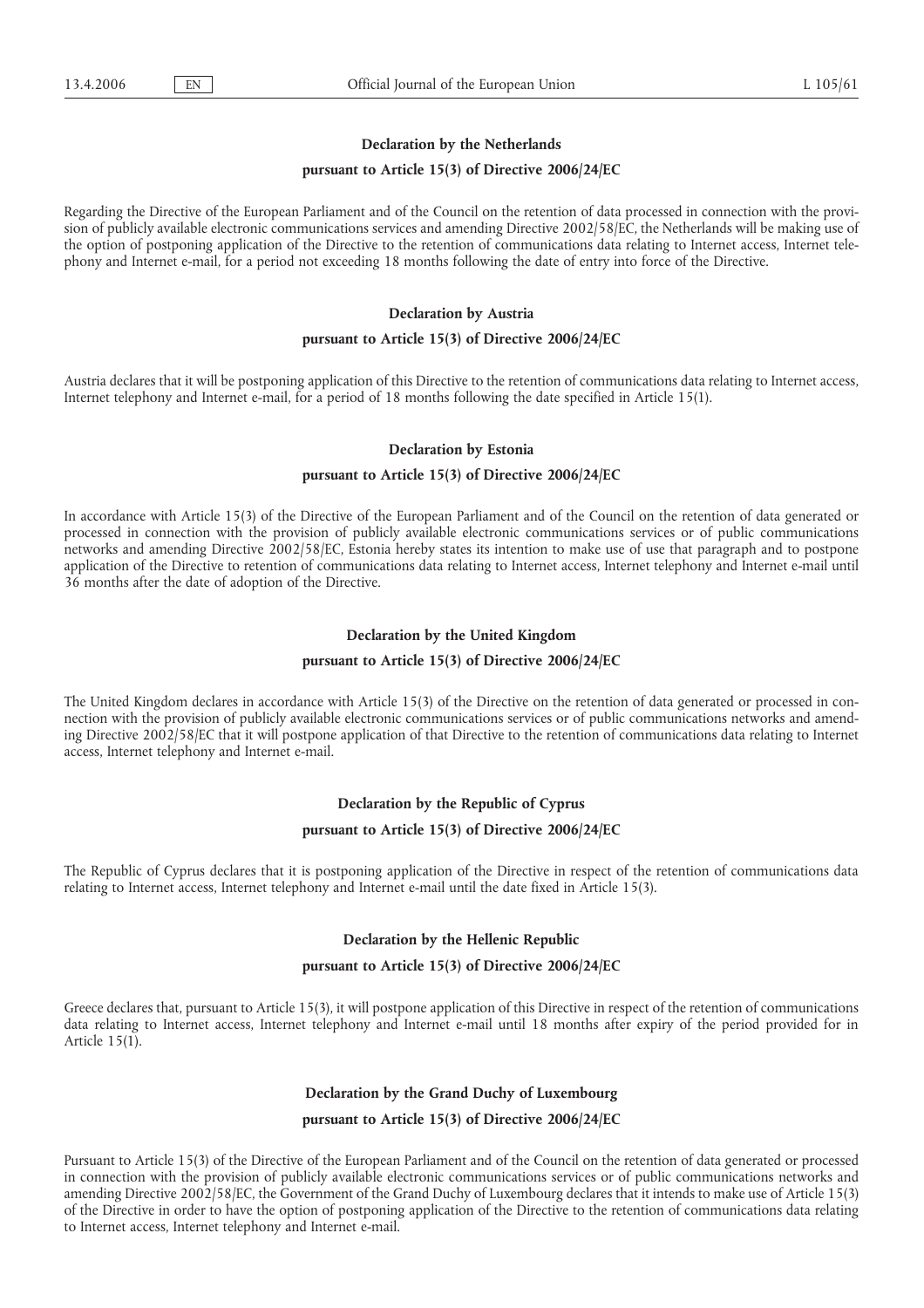### **Declaration by Slovenia**

### **pursuant to Article 15(3) of Directive 2006/24/EC**

Slovenia is joining the group of Member States which have made a declaration under Article 15(3) of the Directive of the European Parliament and the Council on the retention of data generated or processed in connection with the provision of publicly available electronic communications services or of public communications networks, for the 18 months postponement of the application of the Directive to the retention of communication data relating to Internet, Internet telephony and Internet e-mail.

## **Declaration by Sweden**

## **pursuant to Article 15(3) of Directive 2006/24/EC**

Pursuant to Article 15(3), Sweden wishes to have the option of postponing application of this Directive to the retention of communications data relating to Internet access, Internet telephony and Internet e-mail.

## **Declaration by the Republic of Lithuania**

## **pursuant to Article 15(3) of Directive 2006/24/EC**

Pursuant to Article 15(3) of the draft Directive of the European Parliament and of the Council on the retention of data generated or processed in connection with the provision of publicly available electronic communications services or public communications networks and amending Directive 2002/58/EC (hereafter the 'Directive'), the Republic of Lithuania declares that once the Directive has been adopted it will postpone the application thereof to the retention of communications data relating to Internet access, Internet telephony and Internet e-mail for the period provided for in Article 15(3).

#### **Declaration by the Republic of Latvia**

## **pursuant to Article 15(3) of Directive 2006/24/EC**

Latvia states in accordance with Article 15(3) of Directive 2006/24/EC of 15 March 2006 on the retention of data generated or processed in connection with the provision of publicly available electronic communications services or of public communications networks and amending Directive 2002/58/EC that it is postponing application of the Directive to the retention of communications data relating to Internet access, Internet telephony and Internet e-mail until 15 March 2009.

## **Declaration by the Czech Republic**

### **pursuant to Article 15(3) of Directive 2006/24/EC**

Pursuant to Article 15(3), the Czech Republic hereby declares that it is postponing application of this Directive to the retention of communications data relating to Internet access, Internet telephony and Internet e-mail until 36 months after the date of adoption thereof.

## **Declaration by Belgium**

#### **pursuant to Article 15(3) of Directive 2006/24/EC**

Belgium declares that, taking up the option available under Article 15(3), it will postpone application of this Directive, for a period of 36 months after its adoption, to the retention of communications data relating to Internet access, Internet telephony and Internet e-mail.

## **Declaration by the Republic of Poland**

## **pursuant to Article 15(3) of Directive 2006/24/EC**

Poland hereby declares that it intends to make use of the option provided for under Article 15(3) of the Directive of the European Parliament and of the Council on the retention of data processed in connection with the provision of publicly available electronic communications services and amending Directive 2002/58/EC and postpone application of the Directive to the retention of communications data relating to Internet access, Internet telephony and Internet e-mail for a period of 18 months following the date specified in Article 15(1).